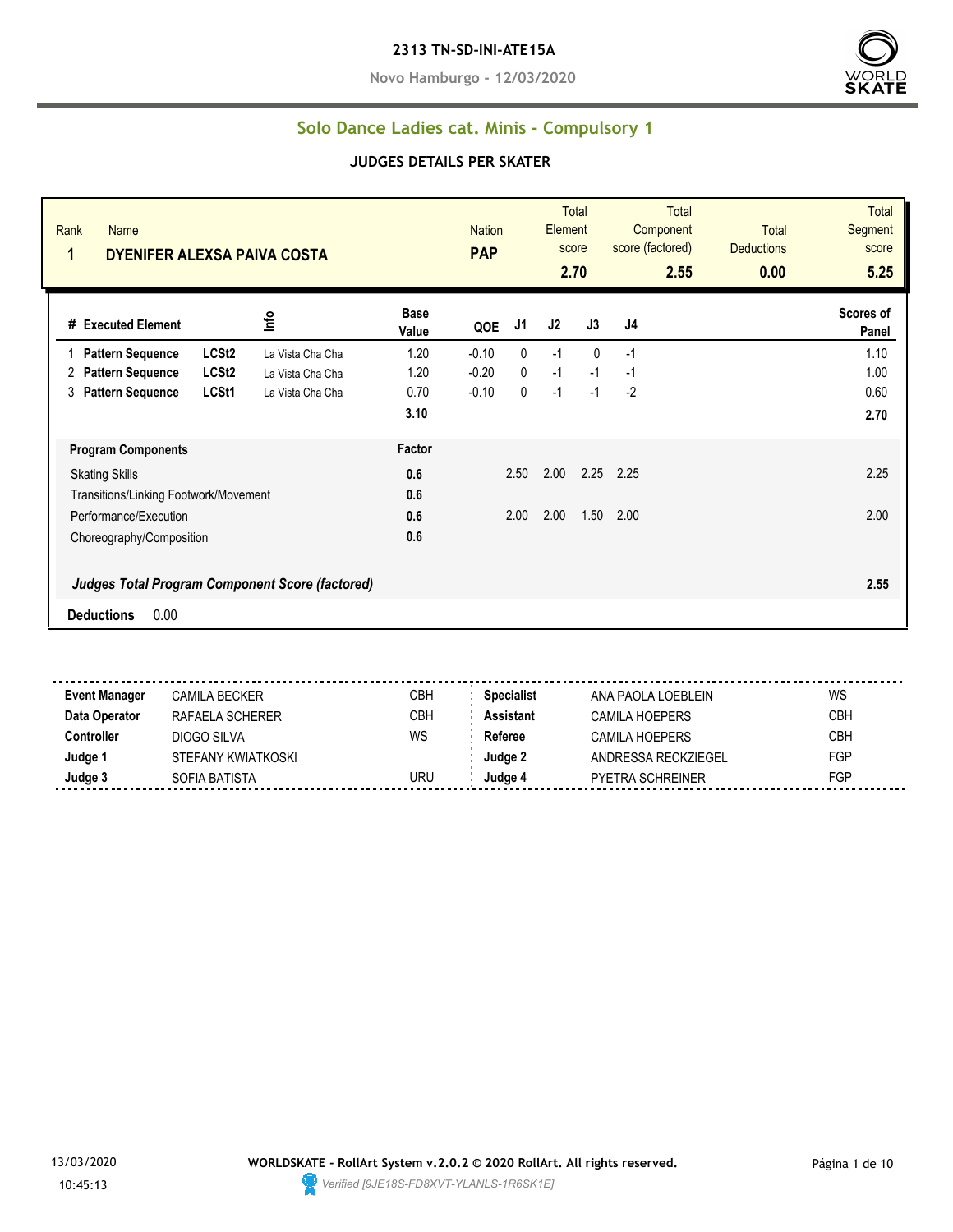| Rank<br><b>Name</b><br>$\overline{2}$<br><b>MARIANA NAIMAIER DOS SANTOS</b> |                  |                      | <b>Nation</b><br><b>PAP</b> |              | Element | <b>Total</b><br>score<br>1.95 | <b>Total</b><br>Component<br>score (factored)<br>2.55 | <b>Total</b><br><b>Deductions</b><br>0.00 | <b>Total</b><br><b>Segment</b><br>score<br>4.50 |
|-----------------------------------------------------------------------------|------------------|----------------------|-----------------------------|--------------|---------|-------------------------------|-------------------------------------------------------|-------------------------------------------|-------------------------------------------------|
| <b>Executed Element</b><br>#                                                | <u>nfo</u>       | <b>Base</b><br>Value | QOE                         | J1           | J2      | J3                            | J4                                                    |                                           | Scores of<br>Panel                              |
| <b>LCStB</b><br><b>Pattern Sequence</b>                                     | La Vista Cha Cha | 0.40                 | $-0.10$                     | 0            | $-1$    | $-1$                          | $-1$                                                  |                                           | 0.30                                            |
| LCSt1<br><b>Pattern Sequence</b><br>2                                       | La Vista Cha Cha | 0.70                 | $-0.05$                     | $\mathbf{0}$ | $-1$    | $\mathbf{0}$                  | -1                                                    |                                           | 0.65                                            |
| <b>Pattern Sequence</b><br>LCSt <sub>2</sub><br>3                           | La Vista Cha Cha | 1.20                 | $-0.20$                     | 0            | $-1$    | $-1$                          | $-1$                                                  |                                           | 1.00                                            |
|                                                                             |                  | 2.30                 |                             |              |         |                               |                                                       |                                           | 1.95                                            |
| <b>Program Components</b>                                                   |                  | Factor               |                             |              |         |                               |                                                       |                                           |                                                 |
| <b>Skating Skills</b>                                                       |                  | 0.6                  |                             | 2.00         | 2.25    | 2.50                          | 2.25                                                  |                                           | 2.25                                            |
| Transitions/Linking Footwork/Movement                                       |                  | 0.6                  |                             |              |         |                               |                                                       |                                           |                                                 |
| Performance/Execution                                                       |                  | 0.6                  |                             | 2.00         | 2.00    | 1.75                          | 2.25                                                  |                                           | 2.00                                            |
| Choreography/Composition                                                    |                  | 0.6                  |                             |              |         |                               |                                                       |                                           |                                                 |
| <b>Judges Total Program Component Score (factored)</b>                      |                  |                      |                             |              |         |                               |                                                       |                                           | 2.55                                            |
| 0.00<br><b>Deductions</b>                                                   |                  |                      |                             |              |         |                               |                                                       |                                           |                                                 |

| <b>Event Manager</b> | CAMILA BECKER      | CBH | <b>Specialist</b> | ANA PAOLA LOEBLEIN      | WS         |
|----------------------|--------------------|-----|-------------------|-------------------------|------------|
| Data Operator        | RAFAELA SCHERER    | СВН | Assistant         | CAMILA HOEPERS          | <b>CBH</b> |
| :ontroller           | DIOGO SILVA        | WS  | Referee           | CAMILA HOEPERS          | <b>CBH</b> |
| Judge '              | STEFANY KWIATKOSKI |     | Judae 2           | ANDRESSA RECKZIFGFI     | FGP        |
| Judge 3              | SOFIA BATISTA      | URU | Judge 4           | <b>PYETRA SCHREINER</b> | FGP        |
|                      |                    |     |                   |                         |            |

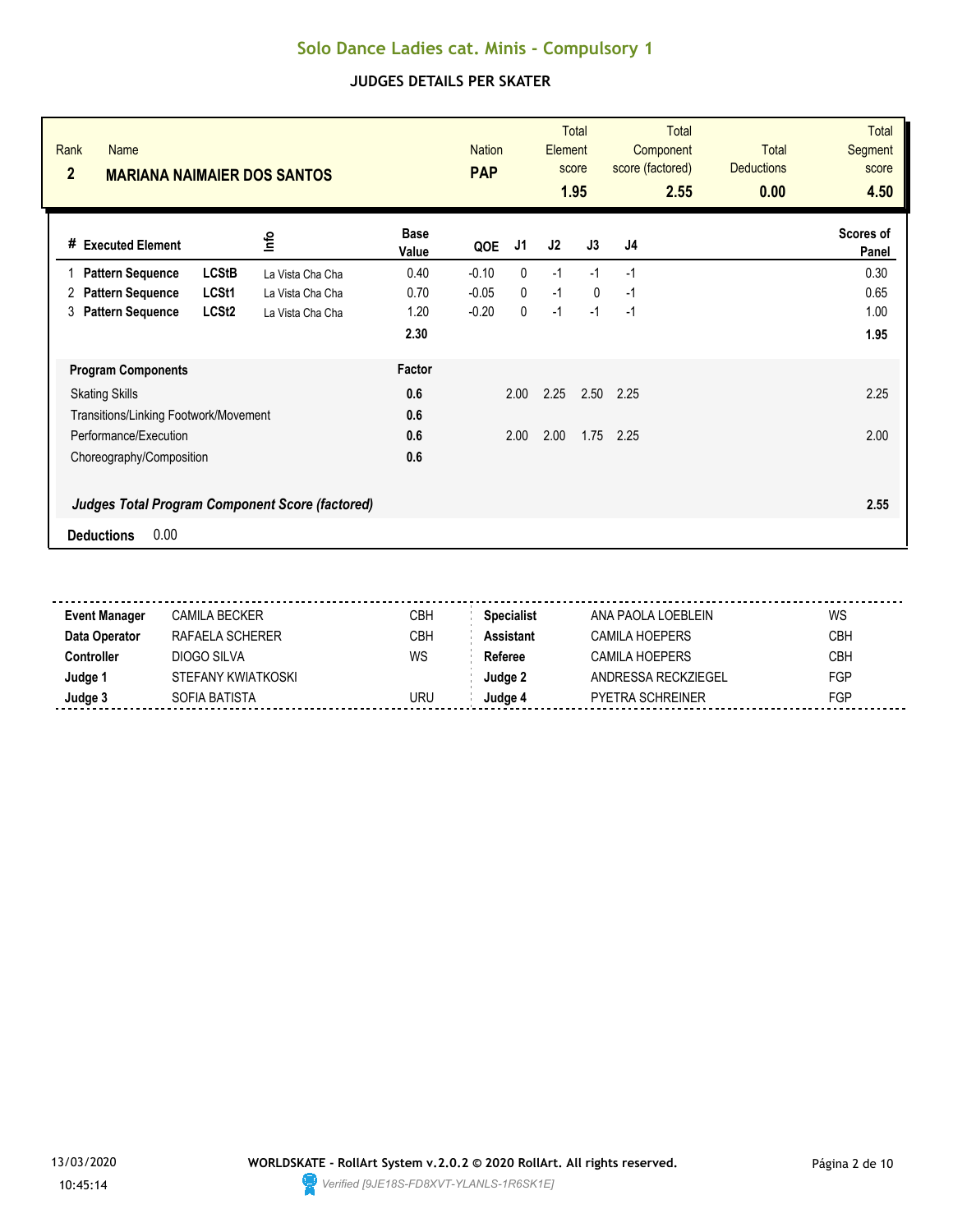| Rank<br><b>Name</b><br>3<br><b>MANUELA BARBOSA SCHMITZ</b> |       |                  |                      | <b>Nation</b><br><b>PAP</b> |              | Element | <b>Total</b><br>score<br>1.80 | Total<br>Component<br>score (factored)<br>2.40 | <b>Total</b><br><b>Deductions</b><br>0.00 | <b>Total</b><br><b>Segment</b><br>score<br>4.20 |
|------------------------------------------------------------|-------|------------------|----------------------|-----------------------------|--------------|---------|-------------------------------|------------------------------------------------|-------------------------------------------|-------------------------------------------------|
| <b>Executed Element</b><br>#                               |       | lnfo             | <b>Base</b><br>Value | QOE                         | J1           | J2      | J3                            | J <sub>4</sub>                                 |                                           | Scores of<br>Panel                              |
| <b>Pattern Sequence</b>                                    | LCSt1 | La Vista Cha Cha | 0.70                 | $-0.10$                     | 0            | $-1$    | $-1$                          | $-1$                                           |                                           | 0.60                                            |
| <b>Pattern Sequence</b><br>2                               | LCSt1 | La Vista Cha Cha | 0.70                 | $-0.10$                     | $\mathbf{0}$ | $-1$    | $-1$                          | $-1$                                           |                                           | 0.60                                            |
| <b>Pattern Sequence</b><br>3                               | LCSt1 | La Vista Cha Cha | 0.70                 | $-0.10$                     | 0            | $-1$    | $-1$                          | $-1$                                           |                                           | 0.60                                            |
|                                                            |       |                  | 2.10                 |                             |              |         |                               |                                                |                                           | 1.80                                            |
| <b>Program Components</b>                                  |       |                  | <b>Factor</b>        |                             |              |         |                               |                                                |                                           |                                                 |
| <b>Skating Skills</b>                                      |       |                  | 0.6                  |                             | 2.00         | 2.00    | 2.00                          | 2.50                                           |                                           | 2.00                                            |
| Transitions/Linking Footwork/Movement                      |       |                  | 0.6                  |                             |              |         |                               |                                                |                                           |                                                 |
| Performance/Execution                                      |       |                  | 0.6                  |                             | 2.00         | 2.00    | 2.00                          | 2.50                                           |                                           | 2.00                                            |
| Choreography/Composition                                   |       |                  | 0.6                  |                             |              |         |                               |                                                |                                           |                                                 |
| <b>Judges Total Program Component Score (factored)</b>     |       |                  |                      |                             |              |         |                               |                                                |                                           | 2.40                                            |
| 0.00<br><b>Deductions</b>                                  |       |                  |                      |                             |              |         |                               |                                                |                                           |                                                 |

| <b>Event Manager</b> | CAMILA BECKER      | CBH | <b>Specialist</b> | ANA PAOLA LOEBLEIN  | WS         |
|----------------------|--------------------|-----|-------------------|---------------------|------------|
| Data Operator        | RAFAELA SCHERER    | CBH | Assistant         | CAMILA HOEPFRS      | <b>CBH</b> |
| :ontroller           | DIOGO SILVA        | WS  | Referee           | CAMILA HOFPFRS      | CBH        |
| Judge 1              | STEFANY KWIATKOSKI |     | Judqe 2           | ANDRESSA RECKZIEGEL | <b>FGP</b> |
| Judge 3              | SOFIA BATISTA      | uru | Judae 4           | PYETRA SCHREINER    | FGP        |
|                      |                    |     |                   |                     |            |

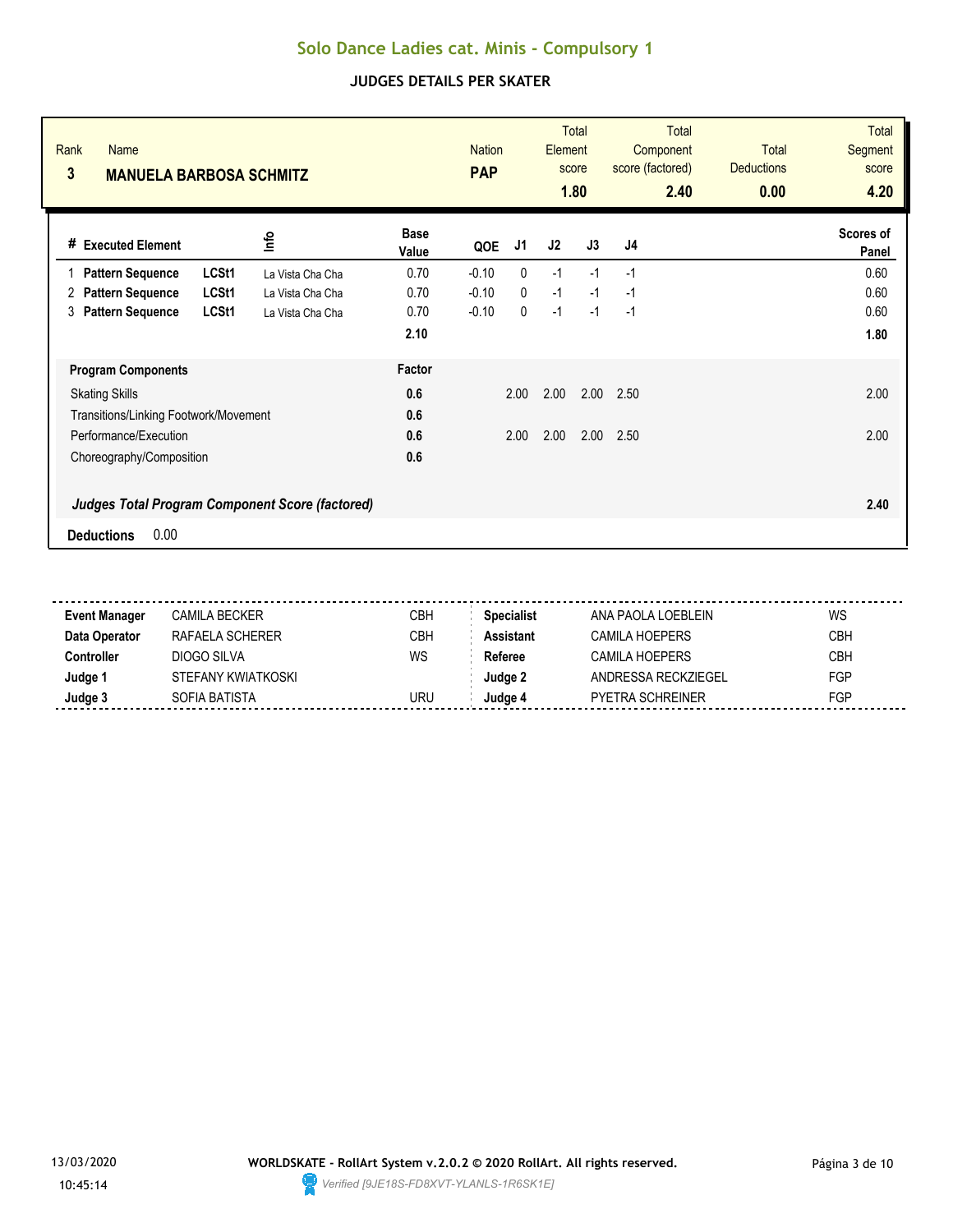| Rank<br><b>Name</b><br>4<br><b>ANA LAURA MOSMANN SARTORI</b> |                  |                      | <b>Nation</b><br><b>PAP</b> |      | Element     | <b>Total</b><br>score<br>1.10 | <b>Total</b><br>Component<br>score (factored)<br>3.07 | <b>Total</b><br><b>Deductions</b><br>0.00 | <b>Total</b><br><b>Segment</b><br>score<br>4.17 |
|--------------------------------------------------------------|------------------|----------------------|-----------------------------|------|-------------|-------------------------------|-------------------------------------------------------|-------------------------------------------|-------------------------------------------------|
| <b>Executed Element</b><br>#                                 | <u>nfo</u>       | <b>Base</b><br>Value | QOE                         | J1   | J2          | J3                            | J4                                                    |                                           | Scores of<br>Panel                              |
| <b>LCStB</b><br><b>Pattern Sequence</b>                      | La Vista Cha Cha | 0.40                 | 0.00                        | 0    | $-1$        | $\mathbf{0}$                  | $\mathbf{0}$                                          |                                           | 0.40                                            |
| <b>LCStB</b><br><b>Pattern Sequence</b><br>2                 | La Vista Cha Cha | 0.40                 | 0.00                        | $-1$ | $\mathbf 0$ | $\mathbf{0}$                  | 0                                                     |                                           | 0.40                                            |
| <b>Pattern Sequence</b><br><b>LCStB</b><br>3                 | La Vista Cha Cha | 0.40                 | $-0.10$                     | $-1$ | $-1$        | $-1$                          | $-1$                                                  |                                           | 0.30                                            |
|                                                              |                  | 1.20                 |                             |      |             |                               |                                                       |                                           | 1.10                                            |
| <b>Program Components</b>                                    |                  | Factor               |                             |      |             |                               |                                                       |                                           |                                                 |
| <b>Skating Skills</b>                                        |                  | 0.6                  |                             | 2.25 | 2.50        | 2.75                          | 2.75                                                  |                                           | 2.62                                            |
| Transitions/Linking Footwork/Movement                        |                  | 0.6                  |                             |      |             |                               |                                                       |                                           |                                                 |
| Performance/Execution                                        |                  | 0.6                  |                             | 2.50 | 2.75        | 2.50                          | 2.50                                                  |                                           | 2.50                                            |
| Choreography/Composition                                     |                  | 0.6                  |                             |      |             |                               |                                                       |                                           |                                                 |
| <b>Judges Total Program Component Score (factored)</b>       |                  |                      |                             |      |             |                               |                                                       |                                           | 3.07                                            |
| 0.00<br><b>Deductions</b>                                    |                  |                      |                             |      |             |                               |                                                       |                                           |                                                 |

| <b>Event Manager</b> | CAMILA BECKER      | СВН        | <b>Specialist</b> | ANA PAOLA LOEBLEIN      | WS         |
|----------------------|--------------------|------------|-------------------|-------------------------|------------|
| Data Operator        | RAFAELA SCHERER    | <b>CBH</b> | Assistant         | <b>CAMILA HOEPERS</b>   | <b>CBH</b> |
| :ontroller           | DIOGO SILVA        | WS         | Referee           | CAMILA HOEPERS          | <b>CBH</b> |
| Judge '              | STEFANY KWIATKOSKI |            | Judae 2           | ANDRESSA RECKZIEGEL     | <b>FGP</b> |
| Judge 3              | SOFIA BATISTA      | uru        | Judae 4           | <b>PYETRA SCHREINER</b> | FGP        |
|                      |                    |            |                   |                         |            |

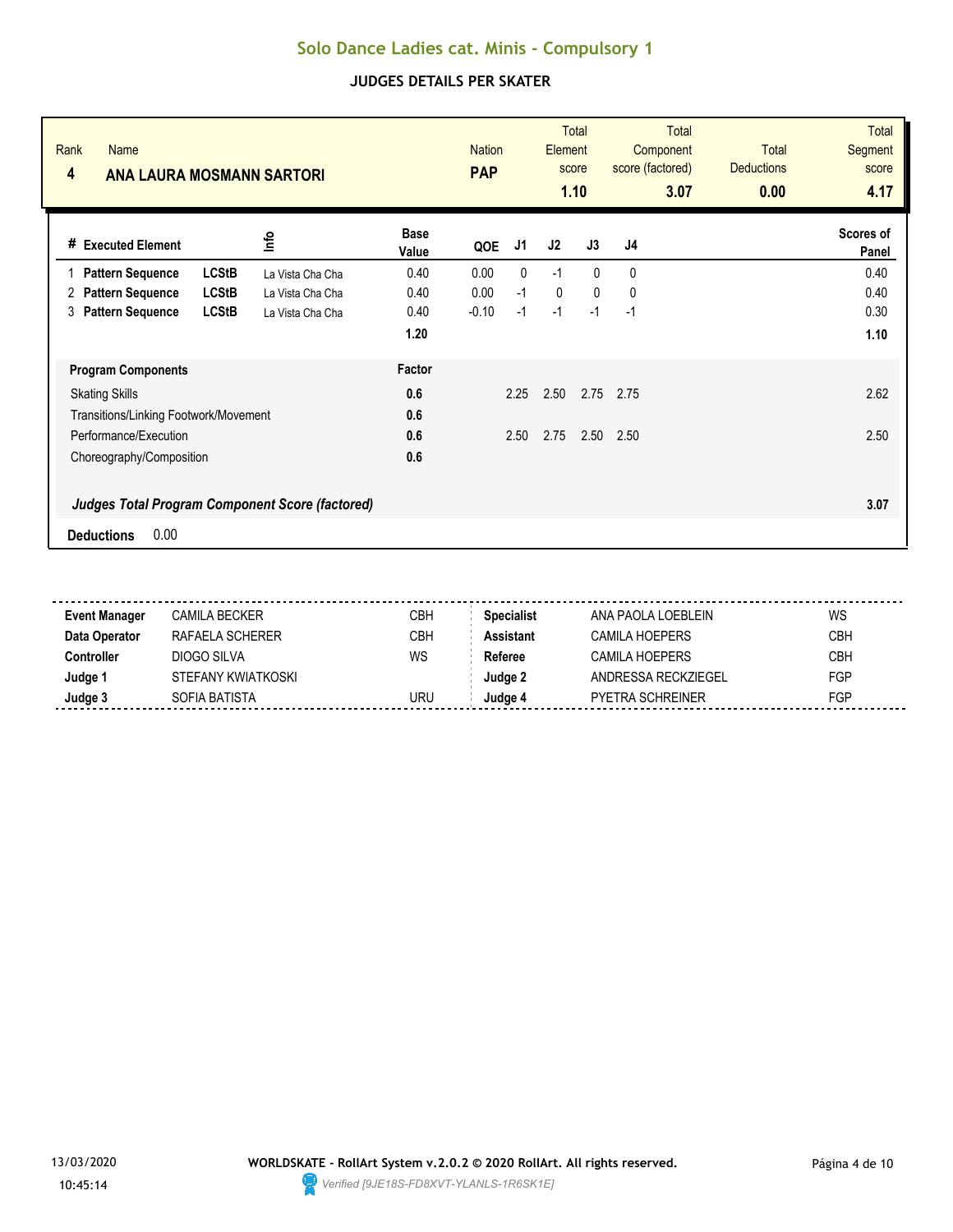| Rank<br><b>Name</b><br>$5\phantom{.0}$<br><b>MARINA MOTTA STAUDT</b>                |                          | <b>Nation</b><br><b>AAB</b> | Element | <b>Total</b><br>score<br>1.30 | <b>Total</b><br>Component<br>score (factored)<br>2.77 | Total<br><b>Deductions</b><br>0.00 | <b>Total</b><br><b>Segment</b><br>score<br>4.07 |
|-------------------------------------------------------------------------------------|--------------------------|-----------------------------|---------|-------------------------------|-------------------------------------------------------|------------------------------------|-------------------------------------------------|
| <u>lnfo</u><br># Executed Element                                                   | <b>Base</b><br>Value     | J1<br>QOE                   | J2      | J3                            | J4                                                    |                                    | Scores of<br>Panel                              |
| <b>LCStB</b><br><b>Pattern Sequence</b>                                             | 0.40<br>La Vista Cha Cha | $\mathbf{0}$<br>0.00        | 0       | $\Omega$                      | $-1$                                                  |                                    | 0.40                                            |
| LCSt1<br><b>Pattern Sequence</b><br>2                                               | 0.70<br>La Vista Cha Cha | $\mathbf{0}$<br>$-0.10$     | $-1$    | $-1$                          | $-1$                                                  |                                    | 0.60                                            |
| <b>LCStB</b><br><b>Pattern Sequence</b><br>3                                        | 0.40<br>La Vista Cha Cha | $-0.10$<br>$-1$             | $-1$    | $-1$                          | $-2$                                                  |                                    | 0.30                                            |
|                                                                                     | 1.50                     |                             |         |                               |                                                       |                                    | 1.30                                            |
| <b>Program Components</b>                                                           | Factor                   |                             |         |                               |                                                       |                                    |                                                 |
| <b>Skating Skills</b>                                                               | 0.6                      | 2.00                        | 2.50    | 2.50                          | 2.50                                                  |                                    | 2.50                                            |
| Transitions/Linking Footwork/Movement                                               | 0.6                      |                             |         |                               |                                                       |                                    |                                                 |
| Performance/Execution                                                               | 0.6                      | 2.00                        | 2.25    | 1.50                          | 2.25                                                  |                                    | 2.12                                            |
| Choreography/Composition                                                            | 0.6                      |                             |         |                               |                                                       |                                    |                                                 |
| <b>Judges Total Program Component Score (factored)</b><br>0.00<br><b>Deductions</b> |                          |                             |         |                               |                                                       |                                    | 2.77                                            |

| <b>Event Manager</b> | CAMILA BECKER      | CBH | Specialist | ANA PAOLA LOEBLEIN      | WS         |
|----------------------|--------------------|-----|------------|-------------------------|------------|
| Data Operator        | RAFAFI A SCHFRFR   | CBH | Assistant  | <b>CAMILA HOEPERS</b>   | <b>CBH</b> |
| Controller           | DIOGO SILVA        | WS  | Referee    | CAMILA HOEPERS          | <b>CBH</b> |
| Judge 1              | STEFANY KWIATKOSKI |     | Judge 2    | ANDRESSA RECKZIEGEL     | <b>FGP</b> |
| Judge 3              | SOFIA BATISTA      | uru | Judae 4    | <b>PYETRA SCHREINER</b> | FGP        |
|                      |                    |     |            |                         |            |

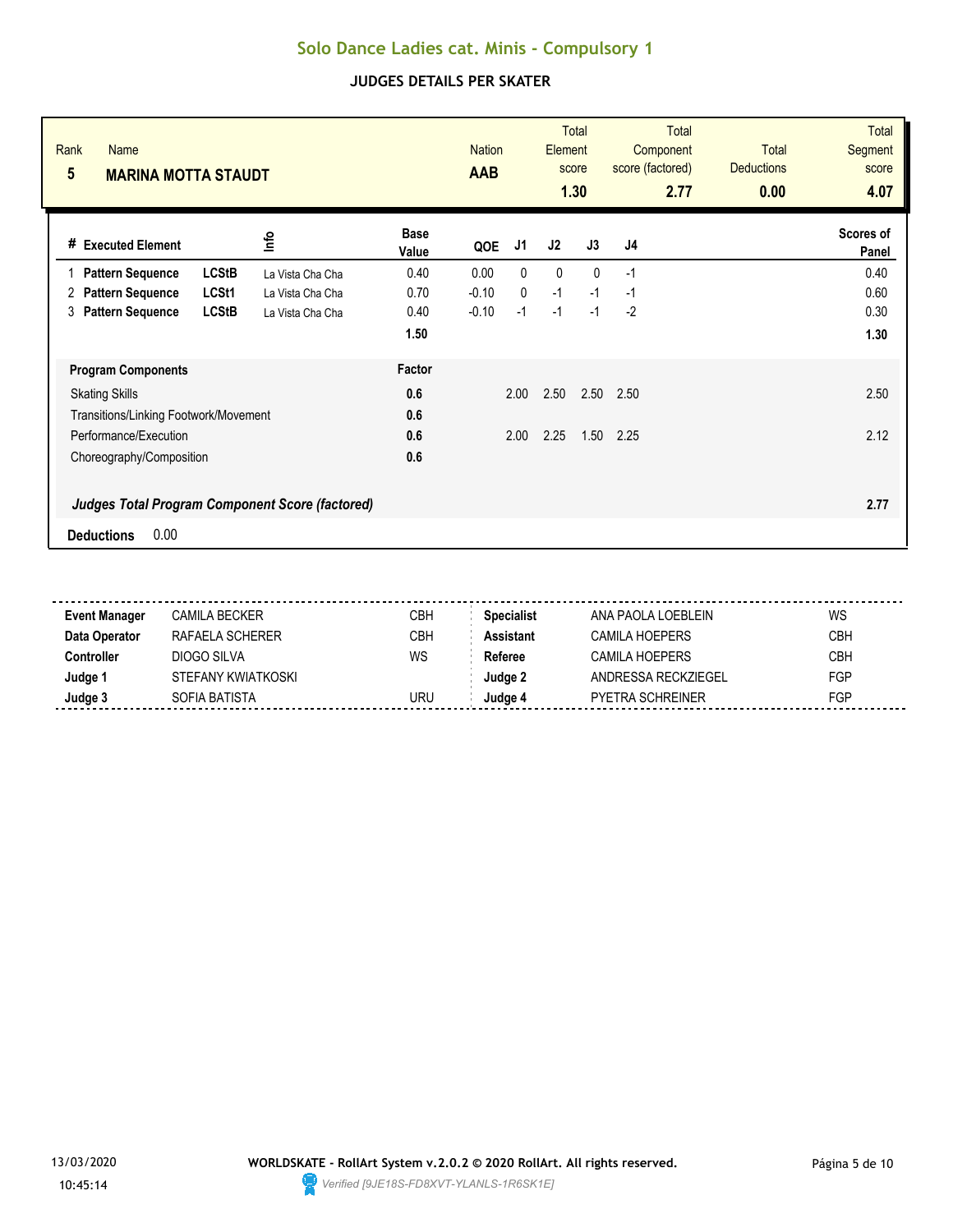| Rank<br><b>Name</b><br>$6\phantom{1}$<br><b>JÚLIA BRUM</b> |              |                  |                      | <b>Nation</b><br><b>CPS</b> |              | Element | <b>Total</b><br>score<br>1.35 | <b>Total</b><br>Component<br>score (factored)<br>2.62 | <b>Total</b><br><b>Deductions</b><br>0.00 | <b>Total</b><br><b>Segment</b><br>score<br>3.97 |
|------------------------------------------------------------|--------------|------------------|----------------------|-----------------------------|--------------|---------|-------------------------------|-------------------------------------------------------|-------------------------------------------|-------------------------------------------------|
| # Executed Element                                         |              | ٩ų               | <b>Base</b><br>Value | QOE                         | J1           | J2      | J3                            | J4                                                    |                                           | Scores of<br>Panel                              |
| <b>Pattern Sequence</b>                                    | LCSt1        | La Vista Cha Cha | 0.70                 | $-0.05$                     | $-1$         | $-1$    | $\Omega$                      | $\mathbf{0}$                                          |                                           | 0.65                                            |
| <b>Pattern Sequence</b><br>2                               | <b>LCStB</b> | La Vista Cha Cha | 0.40                 | $-0.05$                     | $\mathbf{0}$ | $-1$    | $\Omega$                      | $-1$                                                  |                                           | 0.35                                            |
| <b>Pattern Sequence</b><br>3                               | <b>LCStB</b> | La Vista Cha Cha | 0.40                 | $-0.05$                     | 0            | $-1$    | $-1$                          | 0                                                     |                                           | 0.35                                            |
|                                                            |              |                  | 1.50                 |                             |              |         |                               |                                                       |                                           | 1.35                                            |
| <b>Program Components</b>                                  |              |                  | Factor               |                             |              |         |                               |                                                       |                                           |                                                 |
| <b>Skating Skills</b>                                      |              |                  | 0.6                  |                             | 2.00         | 2.25    | 2.50                          | 2.25                                                  |                                           | 2.25                                            |
| Transitions/Linking Footwork/Movement                      |              |                  | 0.6                  |                             |              |         |                               |                                                       |                                           |                                                 |
| Performance/Execution                                      |              |                  | 0.6                  |                             | 2.00         | 2.25    | 2.25                          | 1.75                                                  |                                           | 2.12                                            |
| Choreography/Composition                                   |              |                  | 0.6                  |                             |              |         |                               |                                                       |                                           |                                                 |
| <b>Judges Total Program Component Score (factored)</b>     |              |                  |                      |                             |              |         |                               |                                                       |                                           | 2.62                                            |
| 0.00<br><b>Deductions</b>                                  |              |                  |                      |                             |              |         |                               |                                                       |                                           |                                                 |

| <b>Event Manager</b> | CAMILA BECKER      | СВН        | <b>Specialist</b> | ANA PAOLA LOEBLEIN      | WS         |
|----------------------|--------------------|------------|-------------------|-------------------------|------------|
| Data Operator        | RAFAELA SCHERER    | <b>CBH</b> | Assistant         | <b>CAMILA HOEPERS</b>   | <b>CBH</b> |
| :ontroller           | DIOGO SILVA        | WS         | Referee           | CAMILA HOEPERS          | <b>CBH</b> |
| Judge '              | STEFANY KWIATKOSKI |            | Judae 2           | ANDRESSA RECKZIEGEL     | <b>FGP</b> |
| Judge 3              | SOFIA BATISTA      | uru        | Judae 4           | <b>PYETRA SCHREINER</b> | FGP        |
|                      |                    |            |                   |                         |            |

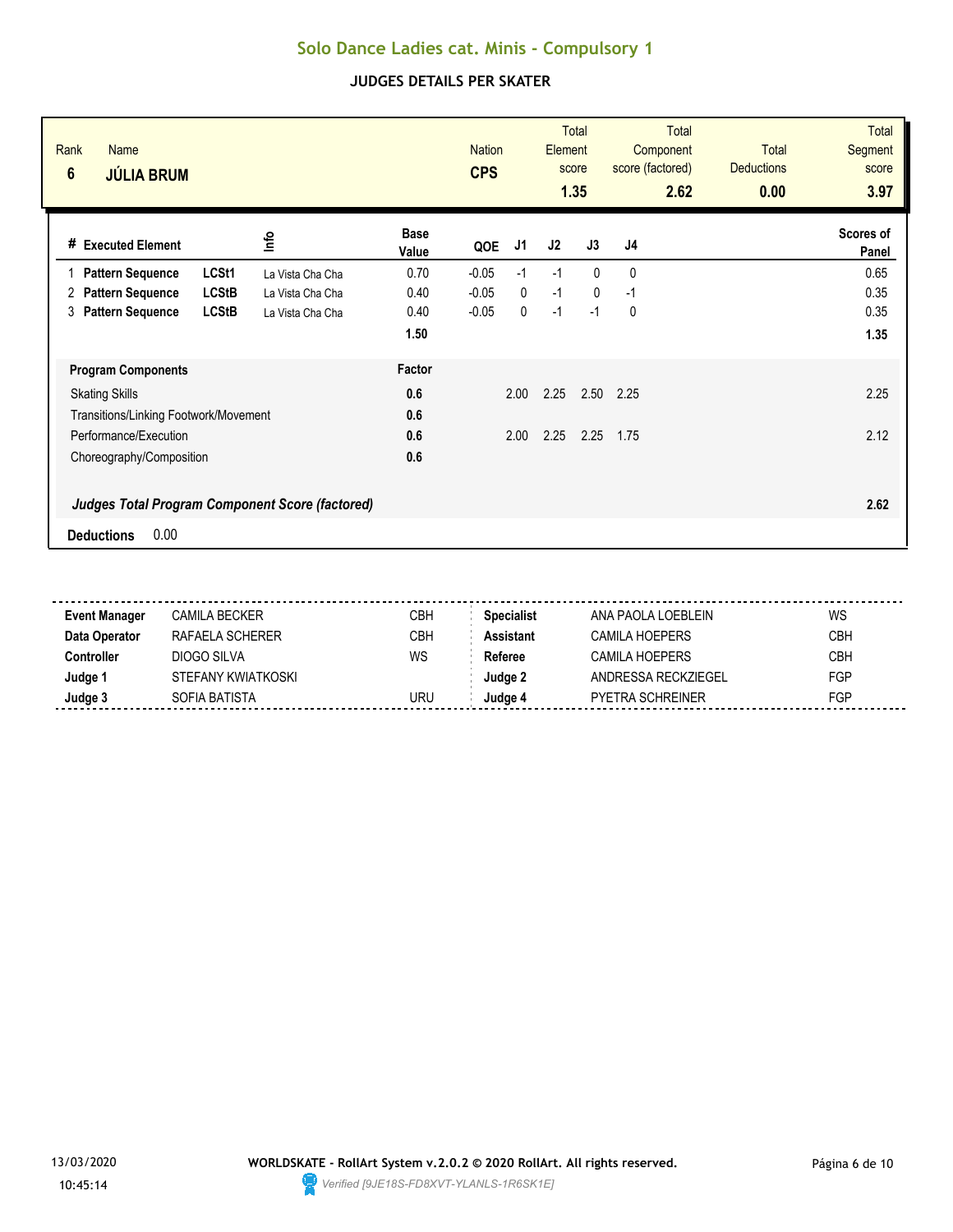| Rank<br><b>Name</b><br>$\overline{7}$<br><b>LUANA CAROLINA FENER</b> |                                                        |                      | <b>Nation</b><br><b>PAP</b> |              | Element | <b>Total</b><br>score<br>1.10 | <b>Total</b><br>Component<br>score (factored)<br>2.63 | Total<br><b>Deductions</b><br>0.00 | <b>Total</b><br><b>Segment</b><br>score<br>3.73 |
|----------------------------------------------------------------------|--------------------------------------------------------|----------------------|-----------------------------|--------------|---------|-------------------------------|-------------------------------------------------------|------------------------------------|-------------------------------------------------|
| # Executed Element                                                   | <u>lnfo</u>                                            | <b>Base</b><br>Value | QOE                         | J1           | J2      | J3                            | J4                                                    |                                    | Scores of<br>Panel                              |
| <b>Pattern Sequence</b>                                              | <b>LCStB</b><br>La Vista Cha Cha                       | 0.40                 | $-0.05$                     | $\mathbf{0}$ | $-1$    | $\Omega$                      | $-2$                                                  |                                    | 0.35                                            |
| <b>Pattern Sequence</b><br>2                                         | <b>LCStB</b><br>La Vista Cha Cha                       | 0.40                 | 0.00                        | $\mathbf{0}$ | 0       | $\mathbf{0}$                  | $-2$                                                  |                                    | 0.40                                            |
| <b>Pattern Sequence</b><br>3                                         | <b>LCStB</b><br>La Vista Cha Cha                       | 0.40                 | $-0.05$                     | 0            | $-1$    | $\mathbf 0$                   | $-1$                                                  |                                    | 0.35                                            |
|                                                                      |                                                        | 1.20                 |                             |              |         |                               |                                                       |                                    | 1.10                                            |
| <b>Program Components</b>                                            |                                                        | Factor               |                             |              |         |                               |                                                       |                                    |                                                 |
| <b>Skating Skills</b>                                                |                                                        | 0.6                  |                             | 2.50         | 2.25    | 2.50                          | 2.25                                                  |                                    | 2.38                                            |
| Transitions/Linking Footwork/Movement                                |                                                        | 0.6                  |                             |              |         |                               |                                                       |                                    |                                                 |
| Performance/Execution                                                |                                                        | 0.6                  |                             | 2.00         | 2.00    | 2.00                          | 2.00                                                  |                                    | 2.00                                            |
| Choreography/Composition                                             |                                                        | 0.6                  |                             |              |         |                               |                                                       |                                    |                                                 |
| 0.00<br><b>Deductions</b>                                            | <b>Judges Total Program Component Score (factored)</b> |                      |                             |              |         |                               |                                                       |                                    | 2.63                                            |

| <b>Event Manager</b> | CAMILA BECKER      | СВН        | <b>Specialist</b> | ANA PAOLA LOEBLEIN      | WS         |
|----------------------|--------------------|------------|-------------------|-------------------------|------------|
| Data Operator        | RAFAELA SCHERER    | <b>CBH</b> | Assistant         | <b>CAMILA HOEPERS</b>   | <b>CBH</b> |
| :ontroller           | DIOGO SILVA        | WS         | Referee           | CAMILA HOEPERS          | <b>CBH</b> |
| Judge '              | STEFANY KWIATKOSKI |            | Judae 2           | ANDRESSA RECKZIEGEL     | <b>FGP</b> |
| Judge 3              | SOFIA BATISTA      | uru        | Judae 4           | <b>PYETRA SCHREINER</b> | FGP        |
|                      |                    |            |                   |                         |            |

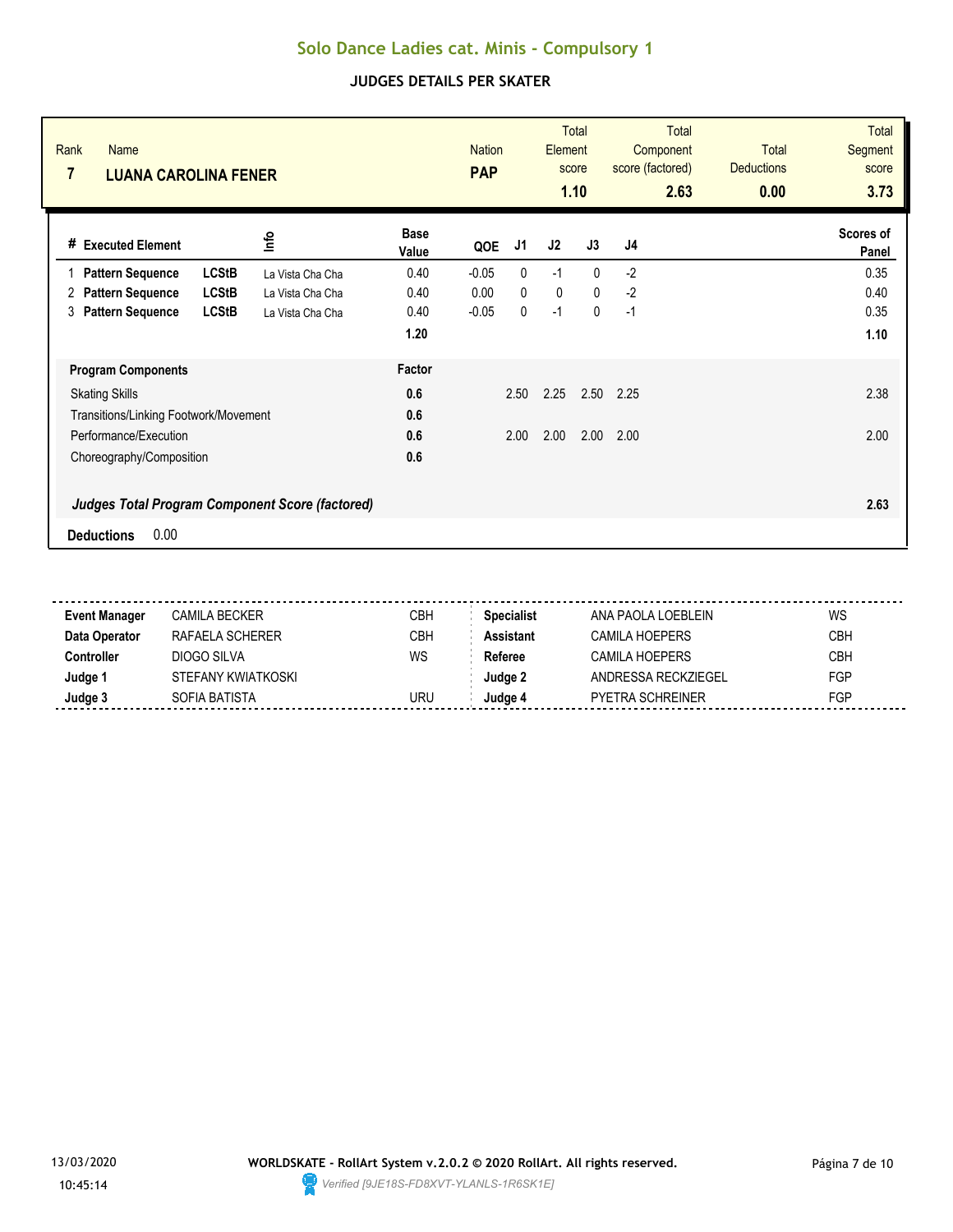|                                                                                     |                      |         |              |      | score<br>1.05 | Component<br>score (factored)<br>2.55 | Total<br><b>Deductions</b><br>0.00 | <b>Segment</b><br>score<br>3.60 |
|-------------------------------------------------------------------------------------|----------------------|---------|--------------|------|---------------|---------------------------------------|------------------------------------|---------------------------------|
| lnfo<br><b>Executed Element</b><br>#                                                | <b>Base</b><br>Value | QOE     | J1           | J2   | J3            | J4                                    |                                    | Scores of<br>Panel              |
| LCSt1<br><b>Pattern Sequence</b><br>La Vista Cha Cha                                | 0.70                 | $-0.05$ | $\mathbf{0}$ | $-1$ | $\Omega$      | $-2$                                  |                                    | 0.65                            |
| <b>LCStB</b><br><b>Pattern Sequence</b><br>2<br>La Vista Cha Cha                    | 0.40                 | $-0.10$ | 0            | $-1$ | $-1$          | $-2$                                  |                                    | 0.30                            |
| <b>Pattern Sequence</b><br><b>LCStB</b><br>3<br>La Vista Cha Cha                    | 0.40                 | $-0.30$ | $-3$         | $-3$ | $-3$          | $-3$                                  |                                    | 0.10                            |
|                                                                                     | 1.50                 |         |              |      |               |                                       |                                    | 1.05                            |
| <b>Program Components</b>                                                           | Factor               |         |              |      |               |                                       |                                    |                                 |
| <b>Skating Skills</b>                                                               | 0.6                  |         | 2.25         | 2.25 | 2.25          | 2.25                                  |                                    | 2.25                            |
| Transitions/Linking Footwork/Movement                                               | 0.6                  |         |              |      |               |                                       |                                    |                                 |
| Performance/Execution                                                               | 0.6                  |         | 2.00         | 2.25 | 2.00          | 2.00                                  |                                    | 2.00                            |
| Choreography/Composition                                                            | 0.6                  |         |              |      |               |                                       |                                    |                                 |
| <b>Judges Total Program Component Score (factored)</b><br>0.00<br><b>Deductions</b> |                      |         |              |      |               |                                       |                                    | 2.55                            |

| <b>Event Manager</b> | CAMILA BECKER      | CBH | <b>Specialist</b> | ANA PAOLA LOEBLEIN      | WS         |
|----------------------|--------------------|-----|-------------------|-------------------------|------------|
| Data Operator        | RAFAFI A SCHFRFR   | CBH | <b>Assistant</b>  | CAMILA HOFPERS          | <b>CBH</b> |
| Controller           | DIOGO SILVA        | WS  | Referee           | CAMILA HOFPERS          | <b>CBH</b> |
| Judge 1              | STEFANY KWIATKOSKI |     | Judge 2           | ANDRESSA RECKZIEGEL     | <b>FGP</b> |
| Judge 3              | SOFIA BATISTA      | URU | Judge 4           | <b>PYETRA SCHREINER</b> | FGP        |
|                      |                    |     |                   |                         |            |

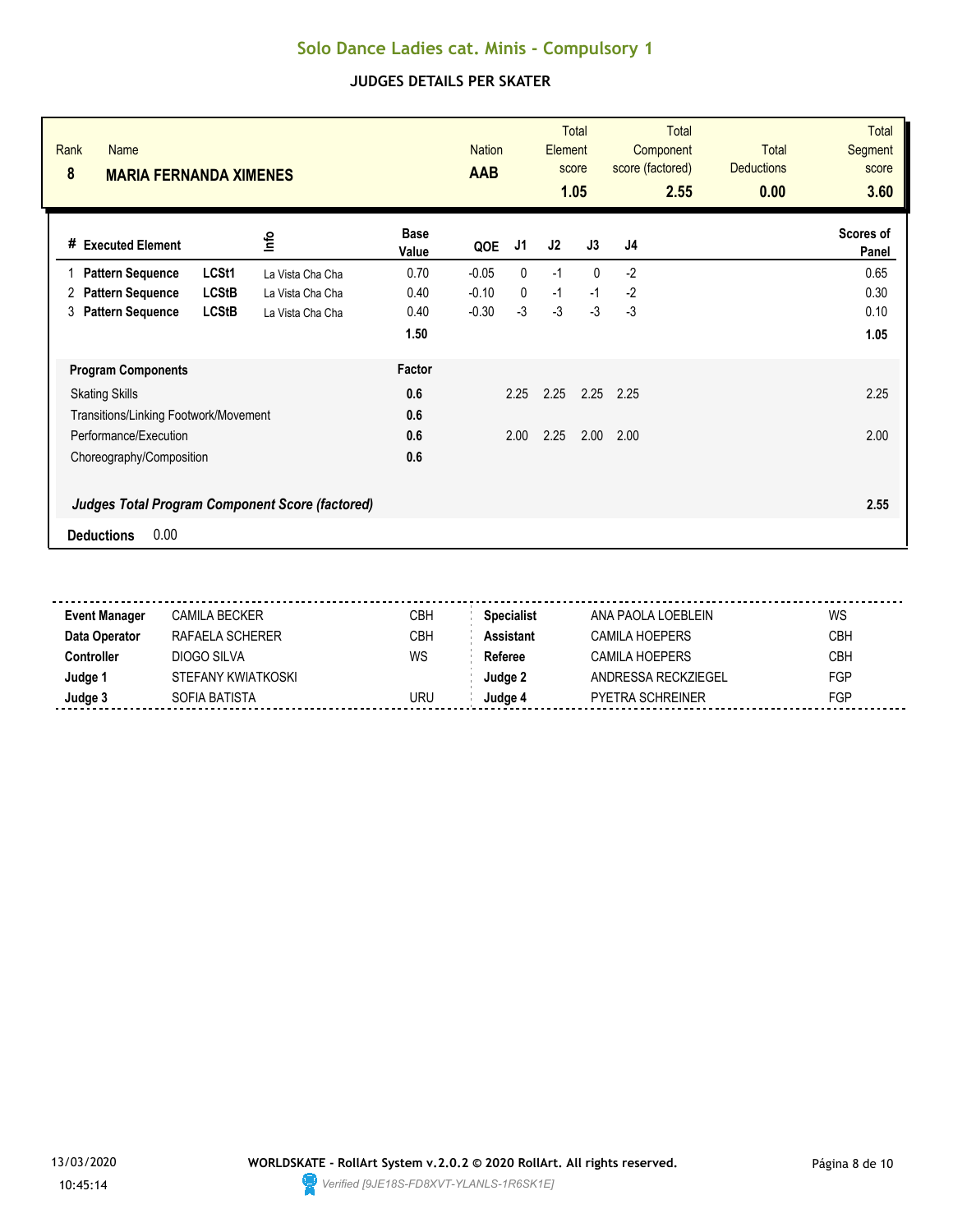| Rank<br><b>Name</b><br>9<br><b>CAMILE DA FÉ LINCK</b>                               |                      | <b>Nation</b><br><b>PAP</b> | Element | <b>Total</b><br>score<br>0.90 | <b>Total</b><br>Component<br>score (factored)<br>2.18 | Total<br><b>Deductions</b><br>0.00 | <b>Total</b><br><b>Segment</b><br>score<br>3.08 |
|-------------------------------------------------------------------------------------|----------------------|-----------------------------|---------|-------------------------------|-------------------------------------------------------|------------------------------------|-------------------------------------------------|
| <u>lnfo</u><br># Executed Element                                                   | <b>Base</b><br>Value | J1<br>QOE                   | J2      | J3                            | J4                                                    |                                    | Scores of<br>Panel                              |
| <b>LCStB</b><br><b>Pattern Sequence</b><br>La Vista Cha Cha                         | 0.40                 | $-0.10$<br>$-1$             | $-1$    | $-1$                          | $-2$                                                  |                                    | 0.30                                            |
| <b>LCStB</b><br><b>Pattern Sequence</b><br>2<br>La Vista Cha Cha                    | 0.40                 | $-0.10$<br>$-1$             | $-1$    | $-1$                          | $-1$                                                  |                                    | 0.30                                            |
| <b>LCStB</b><br><b>Pattern Sequence</b><br>3<br>La Vista Cha Cha                    | 0.40                 | $-0.10$<br>$-1$             | $-1$    | $-1$                          | $-2$                                                  |                                    | 0.30                                            |
|                                                                                     | 1.20                 |                             |         |                               |                                                       |                                    | 0.90                                            |
| <b>Program Components</b>                                                           | Factor               |                             |         |                               |                                                       |                                    |                                                 |
| <b>Skating Skills</b>                                                               | 0.6                  | 1.75                        | 1.75    | 1.75                          | 2.75                                                  |                                    | 1.75                                            |
| Transitions/Linking Footwork/Movement                                               | 0.6                  |                             |         |                               |                                                       |                                    |                                                 |
| Performance/Execution                                                               | 0.6                  | 1.75                        | 1.75    | 2.00                          | 2.25                                                  |                                    | 1.88                                            |
| Choreography/Composition                                                            | 0.6                  |                             |         |                               |                                                       |                                    |                                                 |
| <b>Judges Total Program Component Score (factored)</b><br>0.00<br><b>Deductions</b> |                      |                             |         |                               |                                                       |                                    | 2.18                                            |

| <b>Event Manager</b> | CAMILA BECKER      | CBH | Specialist | ANA PAOLA LOEBLEIN      | WS         |
|----------------------|--------------------|-----|------------|-------------------------|------------|
| Data Operator        | RAFAFI A SCHFRFR   | CBH | Assistant  | <b>CAMILA HOEPERS</b>   | <b>CBH</b> |
| Controller           | DIOGO SILVA        | WS  | Referee    | CAMILA HOEPERS          | <b>CBH</b> |
| Judge 1              | STEFANY KWIATKOSKI |     | Judge 2    | ANDRESSA RECKZIEGEL     | <b>FGP</b> |
| Judge 3              | SOFIA BATISTA      | uru | Judae 4    | <b>PYETRA SCHREINER</b> | FGP        |
|                      |                    |     |            |                         |            |